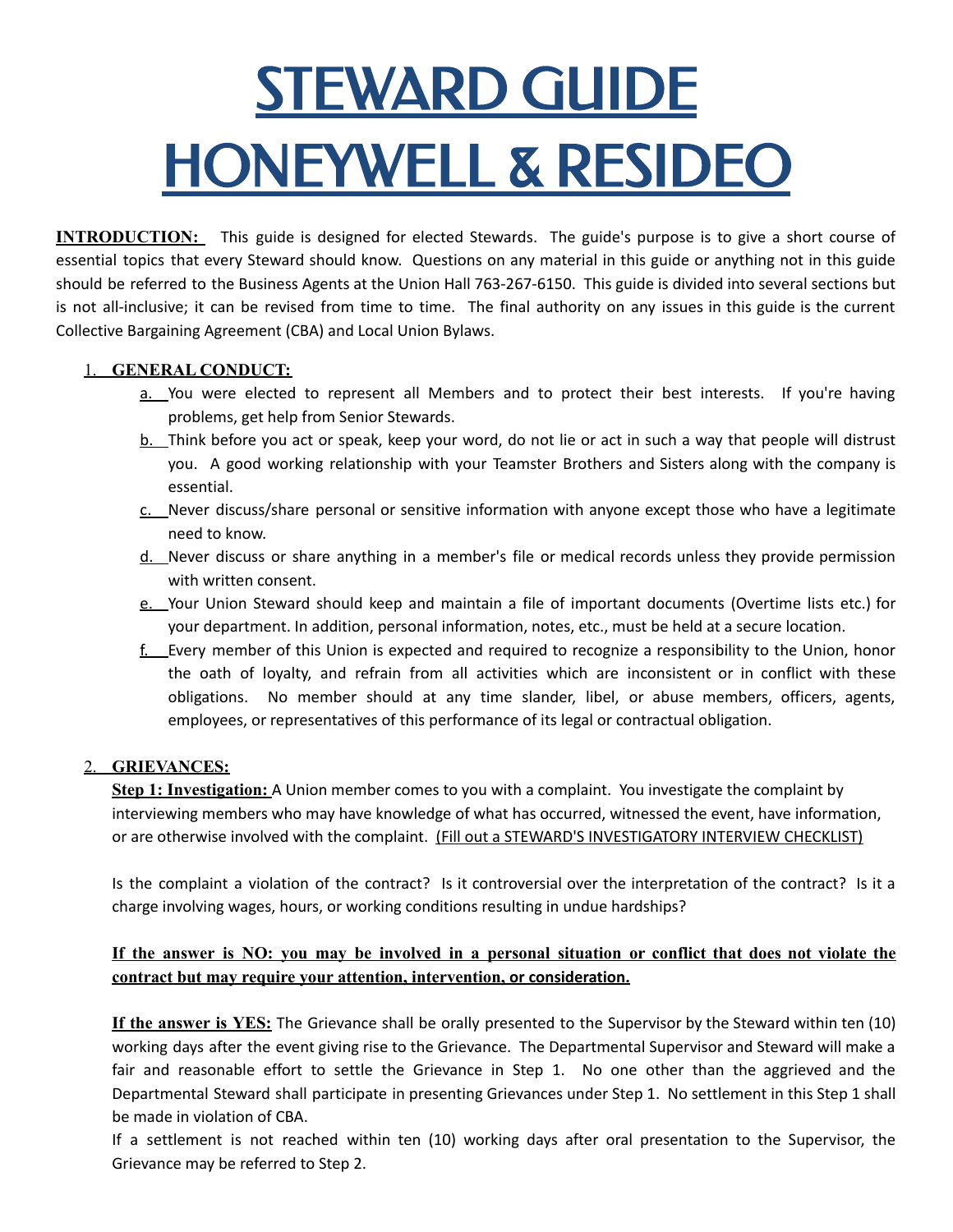After receiving a final reply from the Supervisor grievance to be referred to, Step 2 shall be reduced to writing by the Business Agent with a clear statement of the issues involved and the relief sought. Grievances thus reduced to writing shall be presented to the Department Supervisor within ten (10) working days of the Supervisor's final reply, who shall promptly transmit the written Grievance to the designated Human Resources Representative for handling in accordance with Step 2.

**Step 2: Hearing:** Union Business Agents and Labor Relations Representative will set up a Grievance Hearing. Union Business Agents will notify the involved Department Steward, Plant, or Area Chief Steward of the Step 2 agenda, so all parties are informed.

**Step 3: Hearing:** If the Grievance is not resolved at Step 2, it will move forward to Step 3. Step 3 hearings will be set up as needed by Union Business Agents and Labor Relations. They will discuss each case in an attempt to resolve the outstanding issues. If an agreement cannot be reached, the Grievance is then considered for Arbitration.

**Step 4: Arbitration:** Union Business Agents along with Union Legal will decide which Grievances will proceed to Arbitration. If not Arbitration, it will be referred to the Grievance Panel.

3. **MEETINGS:** Executive Board meets at least once a month and more if needed. General Membership Meeting: Noon/12:00 pm, and 3:30 pm for all shifts on the first (1) Wednesday of the month. Summer Meetings (June, July, and August) are voted on by the Membership and are usually suspended due to vacation season. Executive Board continues to meet in June, July, and August.

### 4. **STEWARD and WELFARE DIRECTOR ELECTIONS:**

**All Department Stewards:** Are elected on odd-numbered years during the 30 days from September 5 through October 5. The Plant Steward or Department Steward will set a time that is convenient for your department.

**Plant Steward:** Nomination/election will be held at the General Membership meeting in November of the odd-numbered years.

**Area Chief Steward:** Nomination/election will be held at the General Membership meeting in December of the odd-numbered years.

**Welfare Director:** Nomination/Election will be held at the General Membership meeting in December of the odd-numbered years. Nominees must have counselor training. Therefore, active members interested in becoming a Nominee must contact the Union to schedule counselor training at least six (6) months prior.

### 5. **STEWARD and WELFARE DIRECTOR DUTIES:**

**Plant Steward:** Are responsible for the coordination of all Union activities within their plants. They may assist Department Steward with Grievances at Step 1 if needed.

**Area Chief Steward:** Are responsible for coordinating all Union activities within their division or shift, including all matters affecting wages, hours, and working conditions. Additionally, they may participate in all Grievances at Step 2 and Arbitration if needed.

**Welfare Director:** The Welfare Director shall be responsible for the direction of all welfare and counseling activities sponsored by the Union.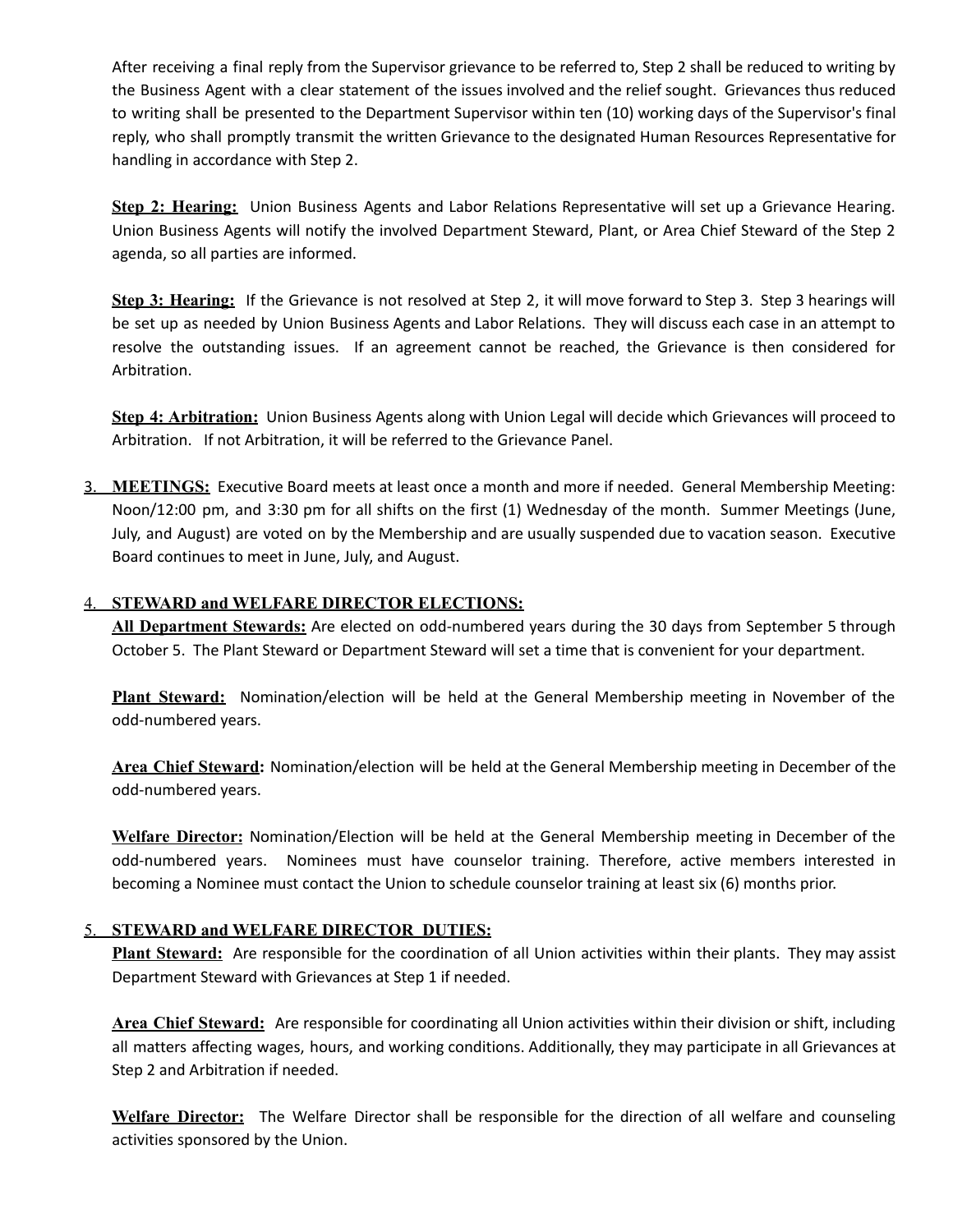6. **EXECUTIVE BOARD DUTIES:** The Executive Board is the governing authority between general membership meetings. It sets and carries out policy and procedures and is responsible for the day-to-day operation of the Union. Members of the Executive Board are:

**Secretary-Treasurer:** Is the responsible Executive and Administrative Head of the Local Union. As the Principal Officer of the Union, they are authorized to supervise, direct and control all of the Executive and Administrative functions of the Union. The Secretary-Treasurer is the Chief Financial Officer for the Union and handles grievances at Steps 2, 3, and 4. They may appoint additional Business Agents as needed, subject to confirmation by the Executive Board. They are a full-time Business Agent of one (1)

**President:** Chairs General Membership meetings and has a variety of administrative tasks. They handle grievances at Steps 2, 3, and 4. The President is a full-time Business Agent of one (1)

**Vice President:** Has a variety of administrative functions and is a part-time position of one (1)

**Recording Secretary:** Records the minutes of the General Membership meetings and Executive Board meetings. They are responsible for other records and is a part-time position of one (1)

**Trustees:** Are responsible for auditing all financial transactions of the Union. They do this monthly and report their findings to the Secretary-Treasurer. This is a part-time position of three (3)

7. **NEGOTIATING COMMITTEE:** In cases where there are negotiations and the Membership consists of five-hundred (500) members or more: the negotiation committee will consist of: five (5) members of the Executive Board, three (3) additional members to be elected by secret ballot, at a General Membership meeting or Special meeting called for that purpose only.

### 8. **ISSUES:**

- a. **Discharge:** If a member is discharged for any reason, the Steward will be given reasonable notice of the discharge. The Steward will give a Verbal Grievance disagreeing with the action to whom is giving the discharge. The Steward should then immediately notify the Plant Steward. Union Business Agents with Labor Relations will set up a Step 2 hearing if the discharged employee requests one. Ensure you get current contact information from the member being discharged. If you need to contact the grievant. (Phone and Address)
- b. **Subcontract:** Issues should be brought to the attention of the Plant and or Area Chief Steward. The Authorized Union Representative must be notified before any of their work being subcontracted. Their recommendations must be duly noted and responded to by management. Authorized Union Representative will inform the Union Officers in writing of any subcontracting plan.
- c. **Jurisdiction:** Bargaining unit work will not be done by Non-Bargaining unit employees.
- d. **Personal Conflict: The Union does not condone or tolerate discrimination or harassment of any kind.** Generally, a conflict between Union members is best handled within the Union ranks. Department, Plant, Area Chief Stewards, and Union Business Agents can all assist in trying to resolve these disputes before formal complaints are made.
- e. **Remarks in Records:** Management should add no comments to a person's record without the member's knowledge. The members do not have to sign or initial that they have to read or agreed to the remarks. The member has the right to dispute any entry in their record. All entries should be dated, and all documents are confidential. Stewards may not read other member's files without that member(s) permission.